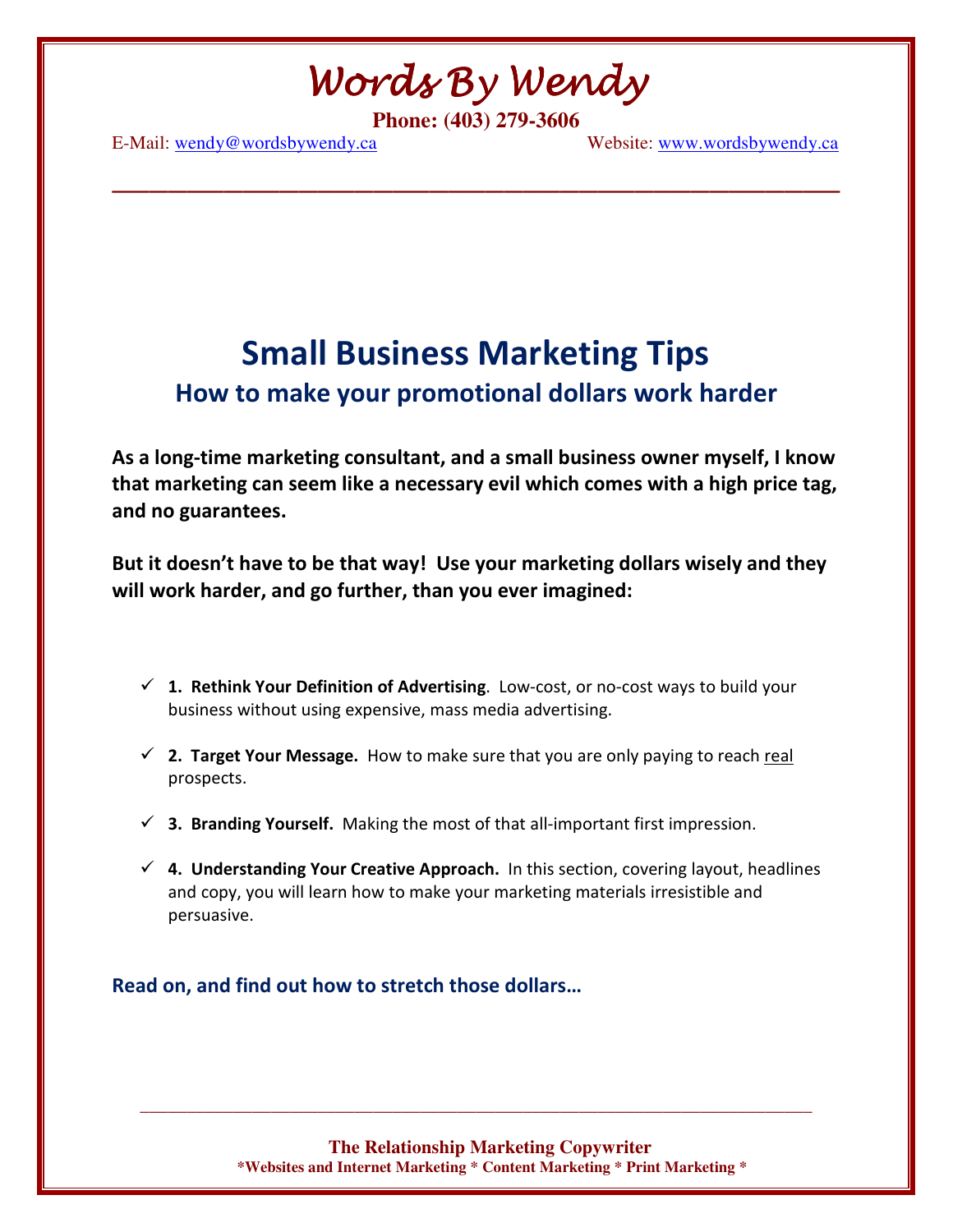**\_\_\_\_\_\_\_\_\_\_\_\_\_\_\_\_\_\_\_\_\_\_\_\_\_\_\_\_\_\_\_\_\_\_\_\_\_\_\_** 

**Phone: (403) 279-3606** 

E-Mail: wendy@wordsbywendy.ca Website: www.wordsbywendy.ca

### 1. Forget about Advertising

Rethink your definition of advertising and engage in some 'below-the-line' business building activities which will very cost-effectively help you reach new clients:

- Networking. You already know that this is a great way to spread your company name, meet new prospects and enjoy some time with fellow business owners.
- Search Engine Marketing. Use online techniques to draw traffic to your website; techniques like search engine optimization, social media, blogging, e-zines, e-press releases, links and more.
- Write Articles. Whatever your area of expertise, there is almost certainly a subject on which you could write an interesting and informative article for a magazine, newspaper or online publication. You may not get paid for such a submission, but many publications will include a short bio, as well as your contact information. This exposure is worth its weight in gold as it increases awareness of your company and establishes you as an expert in your field.
- Press Releases. Local newspapers and business publications are always looking for story ideas. Whenever you have a new product, a special event, or even a good story, send out a press release. If it doesn't get used, you have lost nothing, but if it does you get some great free publicity. There are also several free e-press release services that will distribute your press releases online.
- Give Out Your Card. Give your card to everyone you meet. They may not seem like a prospect, but you may be surprised. Or they may know someone who is.
- Follow Up. When you meet anyone follow up with a quick e-mail, or even drop them a brochure in the mail. It never hurts to keep the lines of contact open, and reinforce what it is you do. But, please do not automatically subscribe them to your blog or enewsletter without inviting them to opt-in.
- Ask for Referrals and Testimonials. Always ask people if they know someone who might be interested in your product or service. They might just think of someone who needs exactly what you have to offer. Referrals from your clients, and written testimonials come with huge credibility and have great potential for building your business.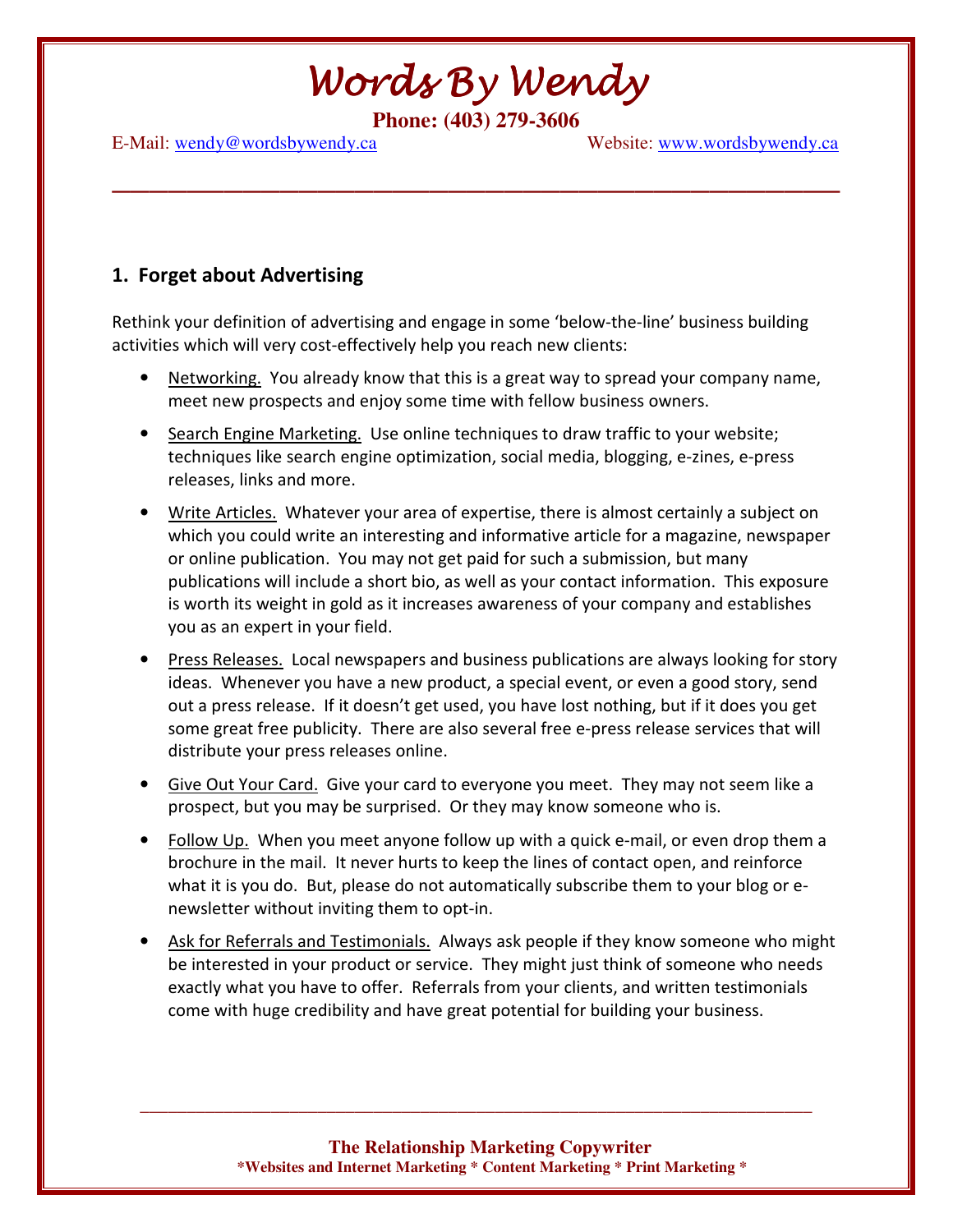**\_\_\_\_\_\_\_\_\_\_\_\_\_\_\_\_\_\_\_\_\_\_\_\_\_\_\_\_\_\_\_\_\_\_\_\_\_\_\_** 

**Phone: (403) 279-3606** 

E-Mail: wendy@wordsbywendy.ca Website: www.wordsbywendy.ca

### 2. Target your Message

This may sound obvious, but one of the best ways to throw money away is to advertise in mass media, in the hope of reaching a few prospects. Before considering any marketing activity make sure you have given some serious thought to the following basic information:

- Who your prospect is, and where you are likely to find them.
- How many new clients you need.
- How much any new client is likely to spend, and how much they are worth to you.

This will enable you to analyze different media in terms of the cost per new client, and the value that a new client has to you.

A client who will spend a considerable amount over time is obviously worth more to you than a one-time client purchasing a minor product or service. The cost of acquiring the first kind of client can therefore be higher than the cost of acquiring the second. So, always think 'return on investment' when considering any marketing activities.

Remember, to acquire a lot of 'small spenders', it may be worth pepper-spraying a message in the mass media. If, on the other hand, you only require one good client, it would be more worthwhile to send a highly informative and compelling mailing, with appropriate follow-up, to a few carefully targeted prospects.

### 3. Look Professional

Just as you wouldn't turn up to a business meeting in your gardening clothes, it is vital that your company is represented at all times by the most professional materials possible.

Make sure your website and all your online marketing materials are professionally produced, well-written and user-friendly. Invest in professionally designed and printed brochures and cards. The cost will be worth it in terms of the impression you will create.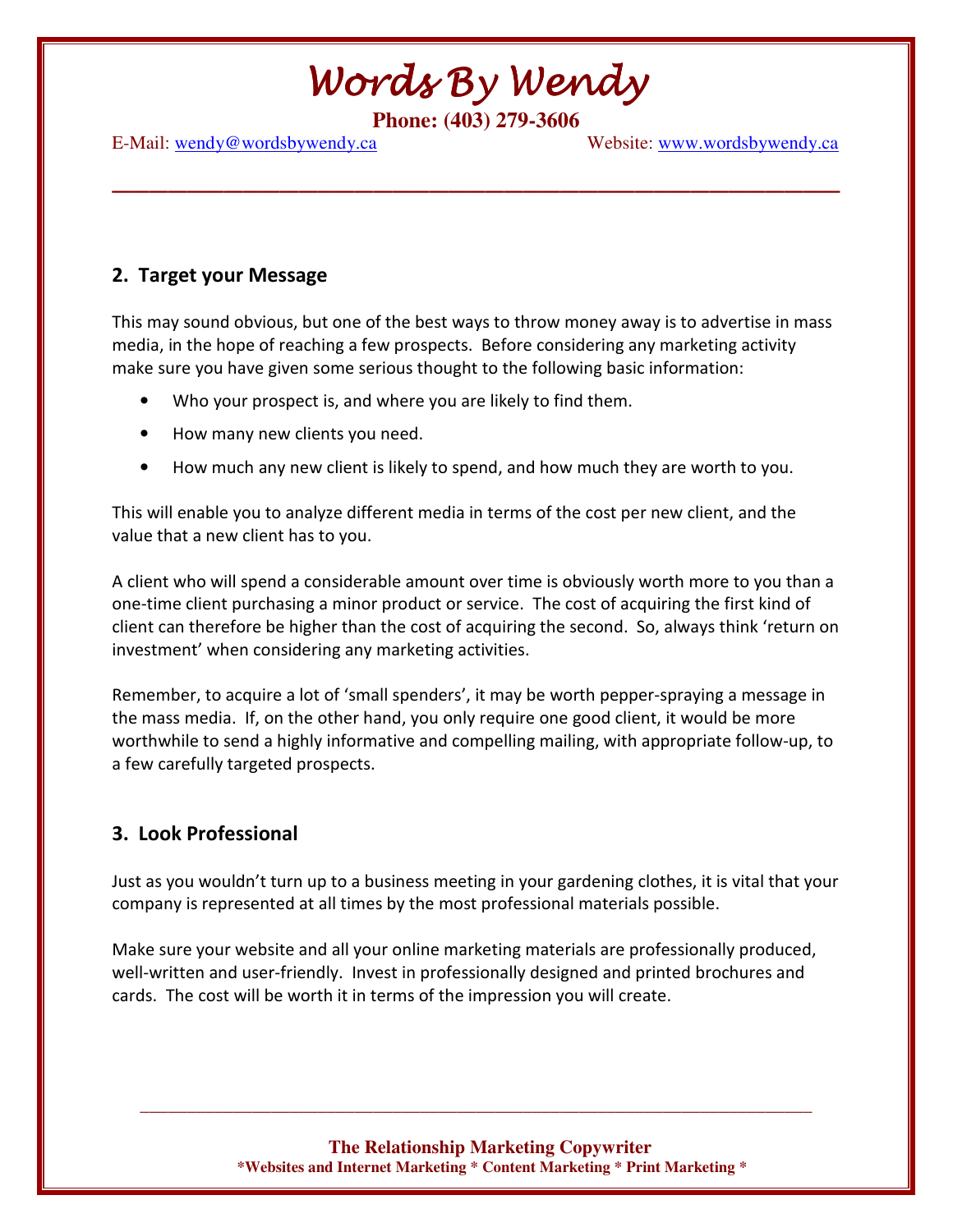**\_\_\_\_\_\_\_\_\_\_\_\_\_\_\_\_\_\_\_\_\_\_\_\_\_\_\_\_\_\_\_\_\_\_\_\_\_\_\_** 

**Phone: (403) 279-3606** 

E-Mail: wendy@wordsbywendy.ca Website: www.wordsbywendy.ca

### 4. Understand the Power of the Creative Approach

Your promotional materials may be professionally produced, but the graphics and copy are what take you beyond the initial impression, and closer to that sale.

The following guidelines are the results of years of research and testing. Believe me, they all make a difference to the response you can expect. Analyze your current materials to see how many of these rules they follow:

#### 1) Layout

People will scan your printed materials, or your web pages, in the following order:

- 1. Picture
- 2. Headline
- 3. Copy

Present it in that order, and you make it more comfortable for your prospect to take it all in. In the end you will increase the chance of your message being read.

Avoid very busy layouts which detract from the copy, and confuse the eye. In particular, try to avoid having white or pale type on a dark background. It may look great, but it is hard to read and will turn off some of your prospects.

And if you have photos or graphics, remember that more people read captions than the body copy. If a caption would add in any way to the selling message, then include one.

#### 2) Headline

- Always put your headline in upper and lower case, rather than all capitals.
- Ending your headline with a period is an invitation to the prospect to stop reading.
- Avoid overly-long headlines about eight words should be the maximum.

**The Relationship Marketing Copywriter \*Websites and Internet Marketing \* Content Marketing \* Print Marketing \***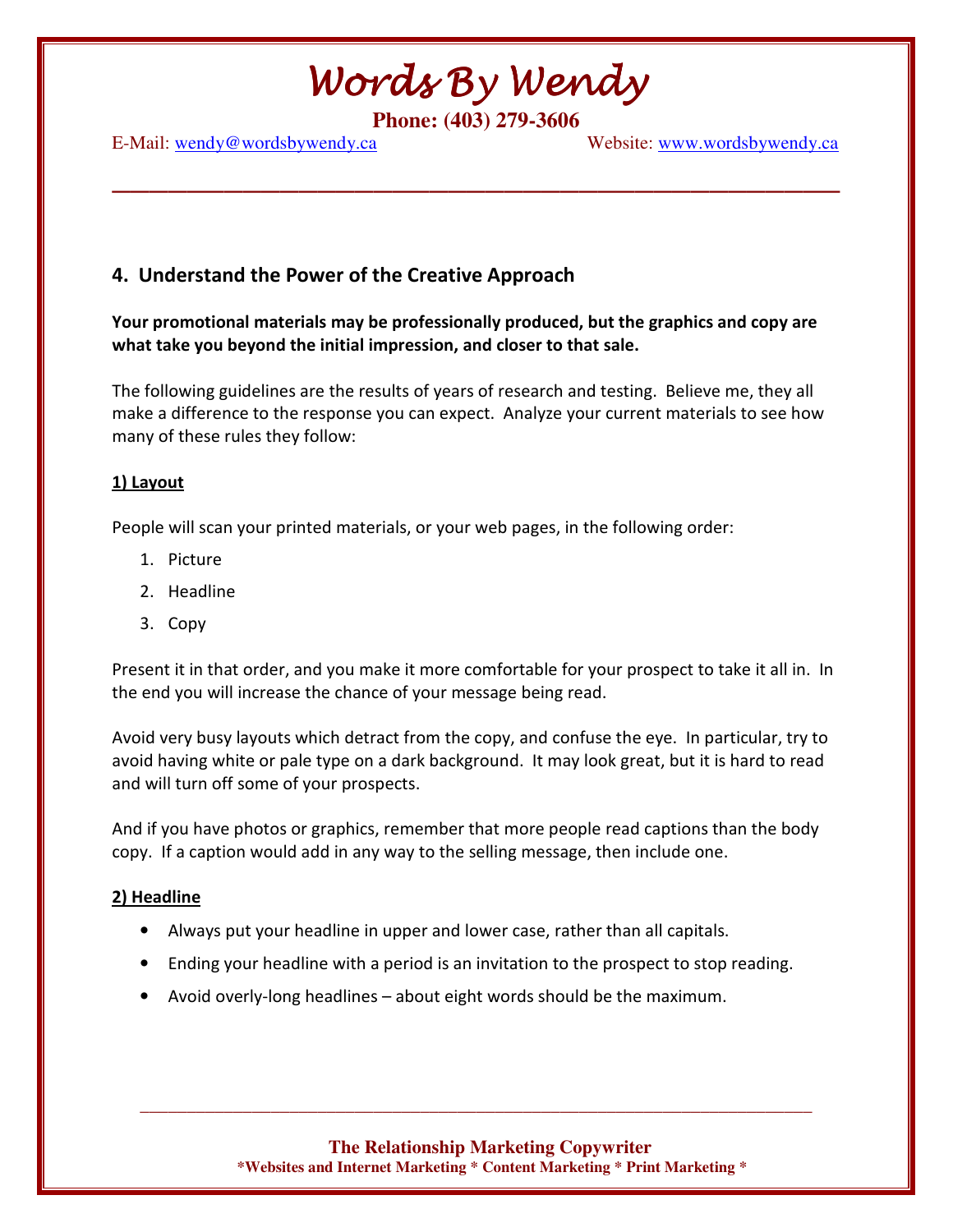**\_\_\_\_\_\_\_\_\_\_\_\_\_\_\_\_\_\_\_\_\_\_\_\_\_\_\_\_\_\_\_\_\_\_\_\_\_\_\_** 

**Phone: (403) 279-3606** 

E-Mail: wendy@wordsbywendy.ca Website: www.wordsbywendy.ca

#### 3) Copy

This is obviously a subject very dear to my heart, but I cannot stress enough the importance of well-written, compelling copy that leads your prospect through the process of education and conviction toward your desired course of action.

Whether you are writing your own copy, or assessing some-one else's, try to ensure that your copy always follows as many of these rules as possible. It will make a difference!

- Long copy sells. Remember you need to provide precisely the amount of information needed to move your prospect to the next stage; whether that is to request more information, subscribe to your blog, buy or donate. Your copy must be concise, to-the-point and clear, but do not be afraid to tell the whole story. In most situations, as long as your copy is interesting and relevant to the reader, they will read as much as you can tell them.
- Lead with real benefits. Your prospect does not really want to know about your company or product – they want to know what is in it for them!
- In print materials use a serif type-face (those little tails on the ends of each letter make the text easier to read), but online choose a san serif typeface instead (no little tails).
- Break up long text with sub-heads, bolding and italics, indented paragraphs, bullet points etc. Those visual devices make long copy easier to assess for relevance, and also to scan. If your prospect can pick out sections that are of particular interest they are more likely to attend to your full message.
- Keep sentences and paragraphs fairly short.
- Use a 12-point typeface. It is by far the most comfortable size to read.
- When writing a sales letter, always include a P.S., and never end a page at the end of a sentence or paragraph. If the sentence carries onto the next page, then so will your reader.